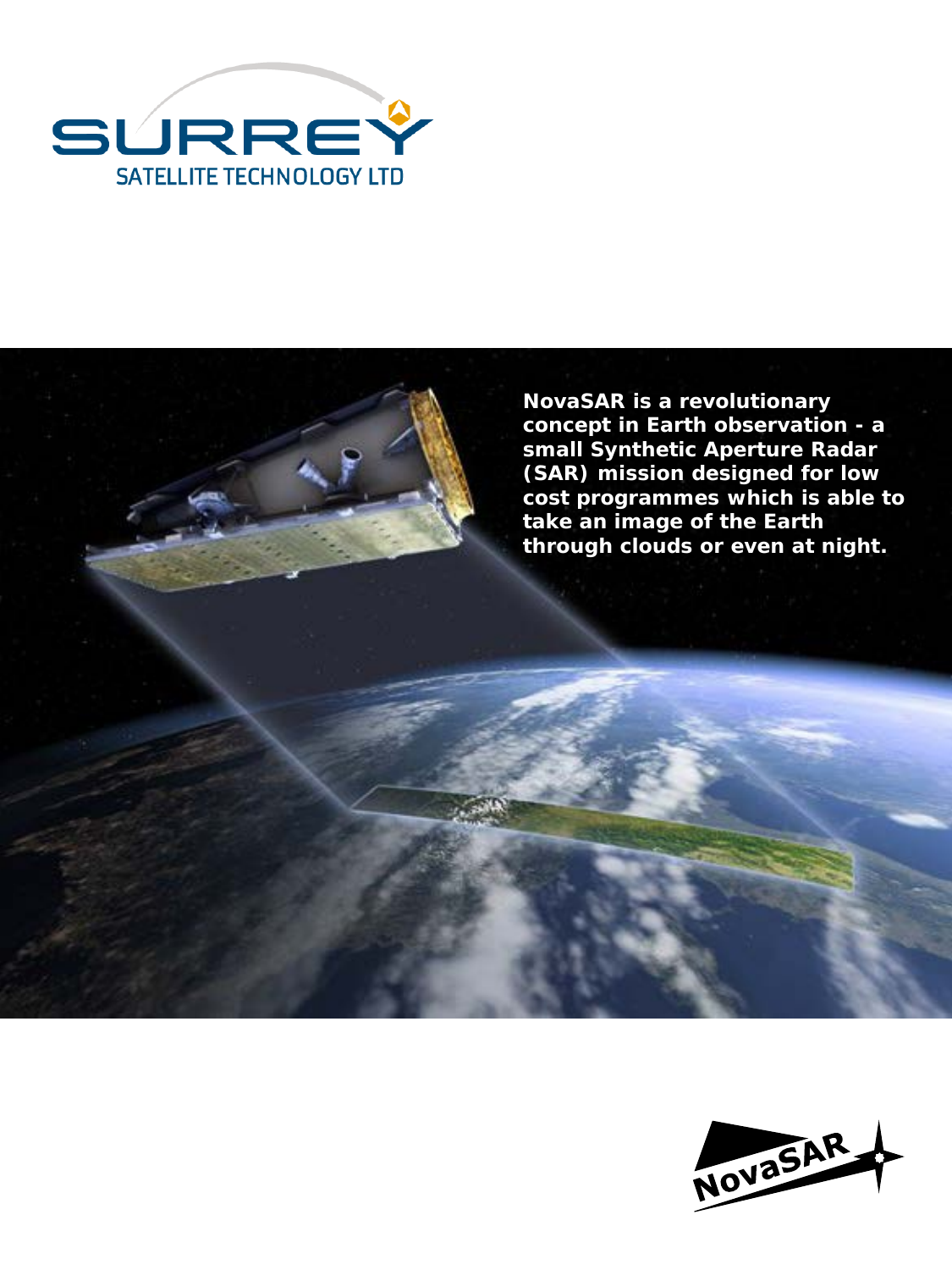

Paper model designed by Geoff Sherwood